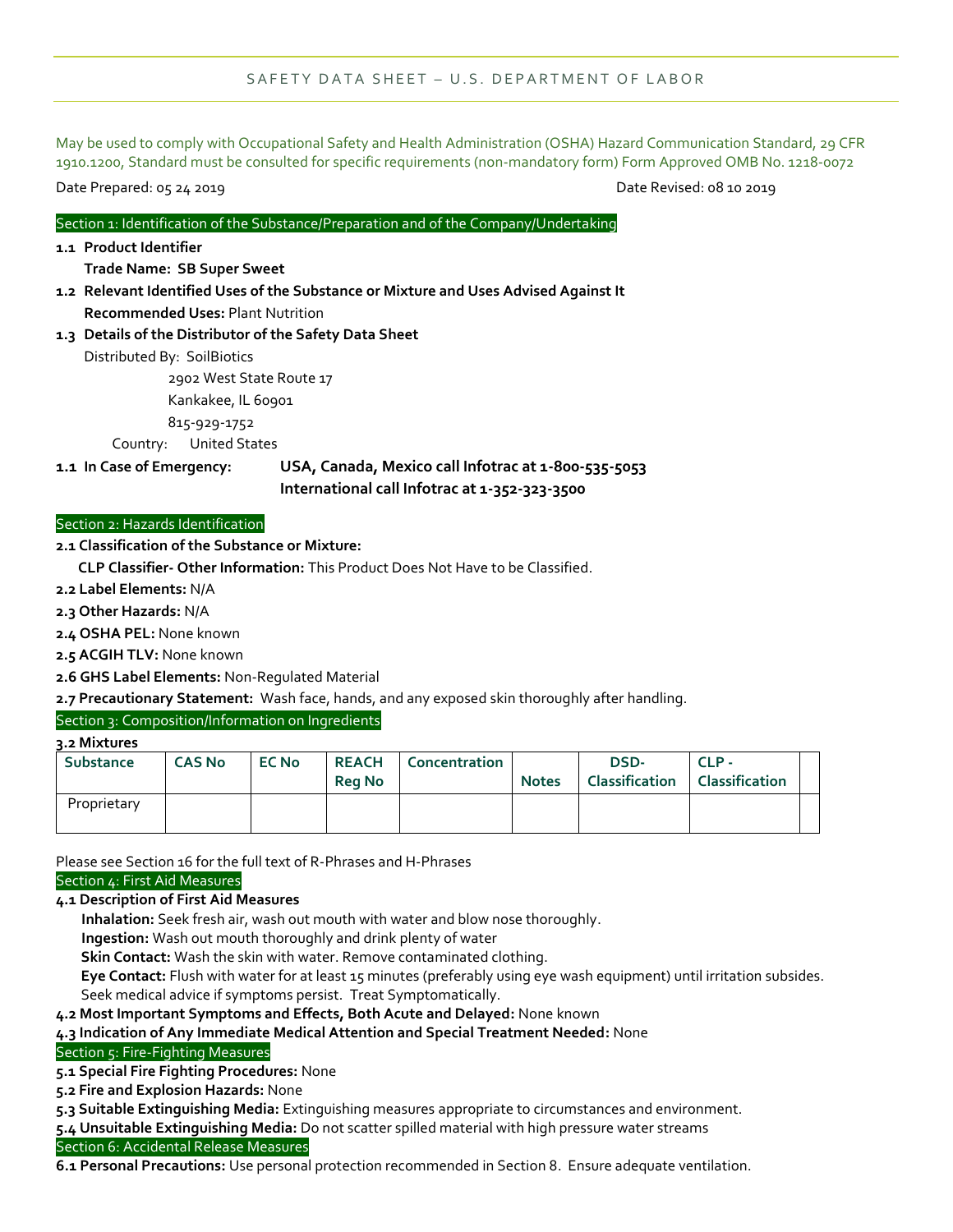**6.2 Environmental Precautions:** Avoid infiltration of large quantities into drains, surface water, ground water and soil.

**6.3 Methods and Material for Containment and Clean Up:** Sweep up/collect spills for possible reuse or transfer to suitable waste containers.

**6.4 Reference to Other Sections:**

See section 8 for type of protective equipment. See section 13 for instructions on disposal.

## Section 7: Handling and Storage

**7.1 Precautions for Safe Handling:** Handle in accordance with good industrial hygiene and safety practices.

**7.2 Storage:** Recommended that product not be subject to freezing. Keep containers tightly closed in a dry, cool and well ventilated place

Section 8: Exposure Controls/Personal Protection

**8.1 Control Parameters:**

 **Occupational Exposure Limit:** Contains no substances subject to reporting requirements.

**8.2 Exposure Controls:**

 **Appropriate Engineering:** Provide sufficient ventilation during operation, showers, eye wash stations

 **Personal Protective Equipment:**

**Eye Protection:** Wear safety goggles if there is a risk of eye splash.

**Hand Protection:** Wear Gloves.

**Skin Protection:** Wear suitable protective clothing.

**Respiratory Protection:** Not Required

## Section 9: Physical and Chemical Properties

**9.1 Physical State/Appearance/Odor:** Liquid, yellow to amber, clear,

#### **9.2 Information on Basic Physical and Chemical Properties:**

| Parameter                             | Value/Unit  | Remark                    |
|---------------------------------------|-------------|---------------------------|
| pH (solution for use)                 | $6.0 - 8.0$ | $Range = 6.0 - 8.0$       |
| pH (concentrate)                      |             | Not Applicable            |
| <b>Melting Point</b>                  |             | No information available  |
| <b>Initial Boiling Point</b>          |             | No information available  |
| <b>Freezing Point</b>                 |             | No information available  |
| <b>Flash Point</b>                    |             | No information available  |
| <b>Evaporation Rate</b>               |             | No information available  |
| Flammability (solid, gas)             |             | No information available  |
| <b>Flammability Limits</b>            |             | No information available  |
| <b>Explosion Limits</b>               |             | No information available. |
| Vapour Pressure                       |             |                           |
| Vapour Density(Air = 1)               |             |                           |
| <b>Relative Density</b>               |             |                           |
| Partition Coefficient N-Octonol/Water |             |                           |
| Auto-Ignition Temperature             |             |                           |
| <b>Decomposition Temperature</b>      |             |                           |
| Viscosity                             |             |                           |
| Odour Threshold                       |             |                           |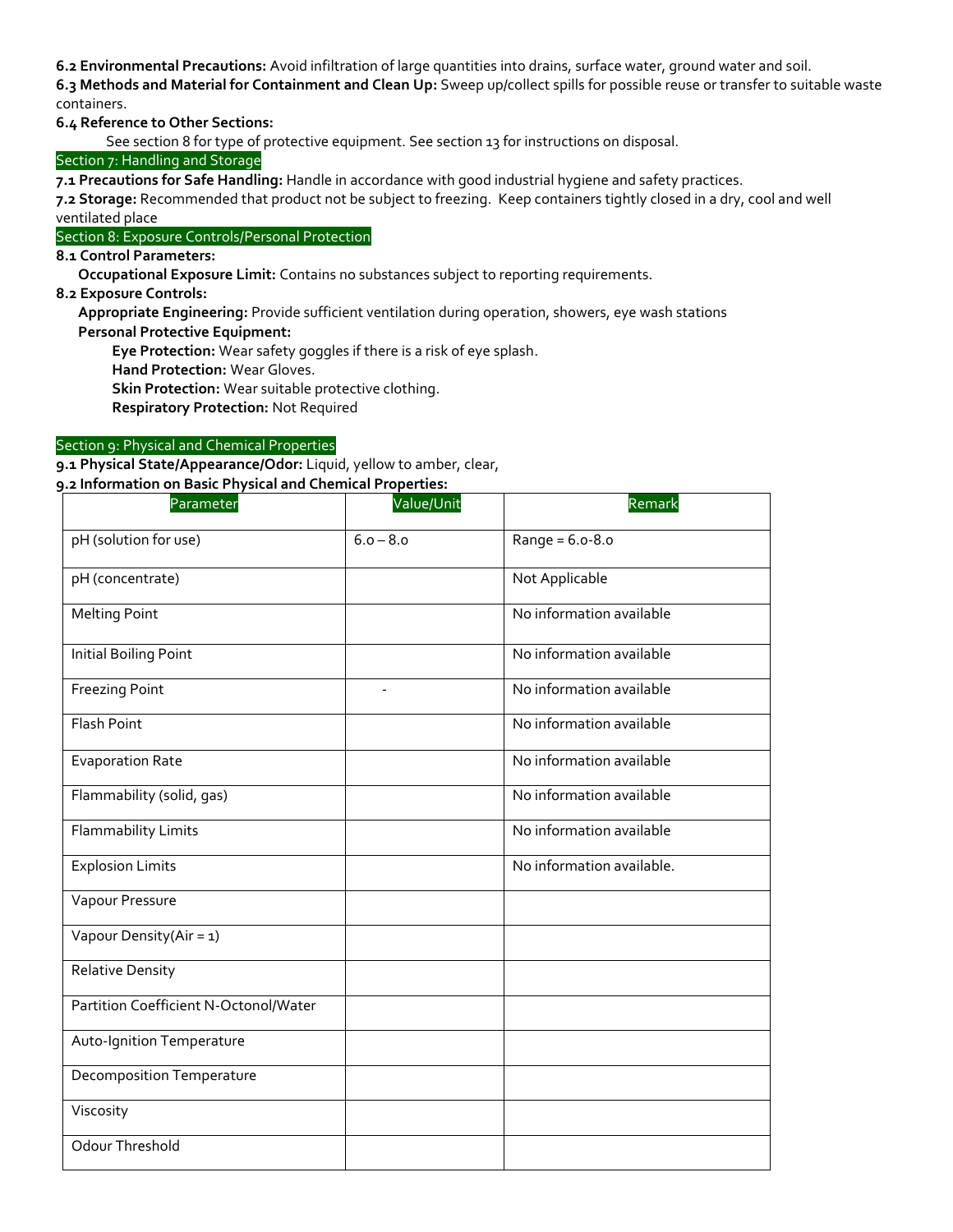| Solubility in Water   |  |
|-----------------------|--|
| % Volatiles By Weight |  |
| Bulk Density (g/ml)   |  |
|                       |  |

Section 10: Stability and Reactivity

**10.1 Reactivity:** Not Reactive

**10.2 Chemical Stability:** Stable under normal conditions

**10.3 Possibility of Hazardous Reactions:** None under normal conditions

**10.4 Conditions to Avoid:** Heat, flames, sparks

**10.5 Incompatible Materials:** None known based on information supplied.

**10.6 Hazardous Decomposition Products:** None known on information supplied

Section 11: Toxicological Information

#### Information on likely routes of exposure

### **Product Information**

| <b>Inhalation</b> | Specific test data for the substance or mixture is not |
|-------------------|--------------------------------------------------------|
|                   | available.                                             |
| Eye contact       | Specific test data for the substance or mixture is not |
|                   | available.                                             |
| Skin contact      | Specific test data for the substance or mixture is not |
|                   | available.                                             |
| Ingestion         | Specific test data for the substance or mixture is not |
|                   | available.                                             |

## **Symptoms related to the physical, chemical and toxicological characteristics**

**Symptoms** No information available.

Numerical measures of toxicity No information available

#### **Acute Toxicity:**

**The following values are calculated based on chapter 3.1 of the GHS document** .

**ATEmix (oral)** 13,430.28 mg/kg

### **Unknown Acute toxicity** 93 % of the mixture consists of ingredient(s) of unknown toxicity

39.8 % of the mixture consists of ingredient(s) of unknown acute oral toxicity

93 % of the mixture consists of ingredient(s) of unknown acute dermal toxicity

93 % of the mixture consists of ingredient(s) of unknown acute inhalation toxicity (gas)

93 % of the mixture consists of ingredient(s) of unknown acute inhalation toxicity (vapor)

93 % of the mixture consists of ingredient(s) of unknown acute inhalation toxicity (dust/mist)

#### **Component Information**

| Chemical name   | Oral $LD_{50}$ :      | Dermal $LD_{50}$ : | $LC_{50}$ (Lethal Concentration): |
|-----------------|-----------------------|--------------------|-----------------------------------|
| Trade Secret    | $=$ 3250 mg/kg (Rat)  |                    |                                   |
| Water 7732-18-5 | > 90 mL/kg (Rat)      |                    |                                   |
| Trade Secret    | $= 25800$ mg/kg (Rat) |                    | $\overline{\phantom{0}}$          |

## **Delayed and immediate effect:**

**w ell as chronic effects from short and long-term exposure**